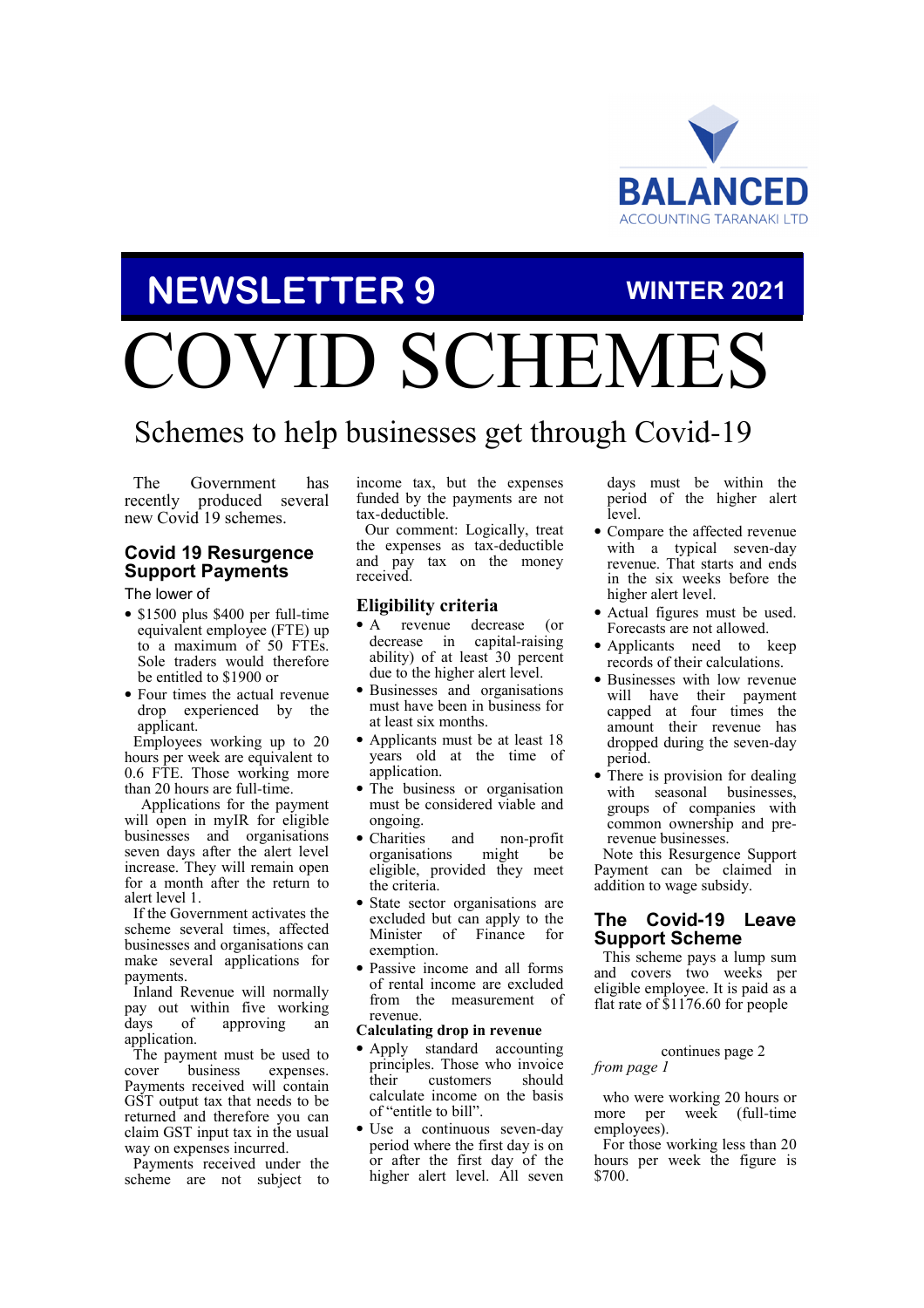# Know the bright line test **Contractor or**

**The last National Government introduced a so-called "bright line test" for people who sold residential property after owning it for only a short time.** 

They said the property had to be owned for two years or the profit would be taxable. The last Labour Government increased this to five years, and increased it again  $-$  to 10 years  $-$  for properties bought on or after 27 March 2021.

The first thing to note is the period of ownership is not strictly two years, five years or 10 years because for a sale which is not off the plan, it is measured from the date of transfer of title to the buyer as a starting point, and the date a sale and purchase agreement is signed at the time of selling. If it's a purchase off the plan, it is from the date of signing the sale contract.

If you acquired a property before 27 March 2021 and settle after that date, you are subject to the five-year rule. Acquired<br>means a written binding means a written agreement for purchase.

Some people will have put in tenders before this magical date

### **When is a gift really a gift? A gift is not really a gift if you**

**get a benefit as a result of it.** 

Inland Revenue says the payment must be voluntary and there must be no "identifiable direct valuable benefit" arising or may arise as a result of the payment.

If a non-profit body receives a true gift then they don't pay GST. On the other hand, if it is not a true gift because there is a benefit, GST has to be paid on the money received.

If you are involved with any organizations that are GST registered, which receives "gifts" of money, make sure there isn't anything given in return for the "gift" or you will be liable for GST.

and have no right to withdraw them. If the tender is successful the five-year rule applies.

What if you rent your home?

Two lots of rules apply. If the five-year bright line test applies, you look at the percentage of the time the house was used as a main home. If it's more than 50 percent, no problem. If the new 10-year bright line test applies, you get caught under the bright line test only if you have not lived in your house for more than 12 months, continuously. So if you decide to have an extended period overseas and rent your home, you might need to consider the tax implications.

The new rule is not an "all or nothing" like the old rule. Under the new rule if there is a 12 month period when the home isn't used by the owner an apportionment is required.

However, provided you own the house for more than the 10 year period, you don't have any problems because the bright line test will not apply.

# **employee?**

**Recently, Inland Revenue has produced an eNewsletter in which it reminds readers of the legal tests required to determine whether someone working for you is an independent contractor.** 

These tests include:

- Intention
- The degree of control or independence
- What Inland Revenue calls Integration test
- Fundamental/economic reality test.

As you can see these matters are technical. If you have a borderline case as to whether someone working for you should be treated as an employee or an independent contractor, seek our help.

If you get it wrong, the penalties can hurt. Employers can be made to pay the PAYE and the employee can be denied expense deductions, not to mention penalties.

### Covid-19 schemes

It is for those who can't go to work because they have to selfisolate and they can't work from home

### **Short-Term Absence Payment**

From 9 February 2021 employees who need to miss work to stay home while waiting for a Covid-19 test result and who cannot work from home are entitled to a one-off payment of \$350. The employer can apply for this only once for each eligible worker in any 30-day period unless a health official or doctor tells the worker to get another test. This payment is also available for selfemployed workers.

### **Other support schemes**

The **Business Finance Guarantee Scheme** has been extended to June 2021 and made more flexible.

The **Small Business Cashflow Scheme** has also been extended.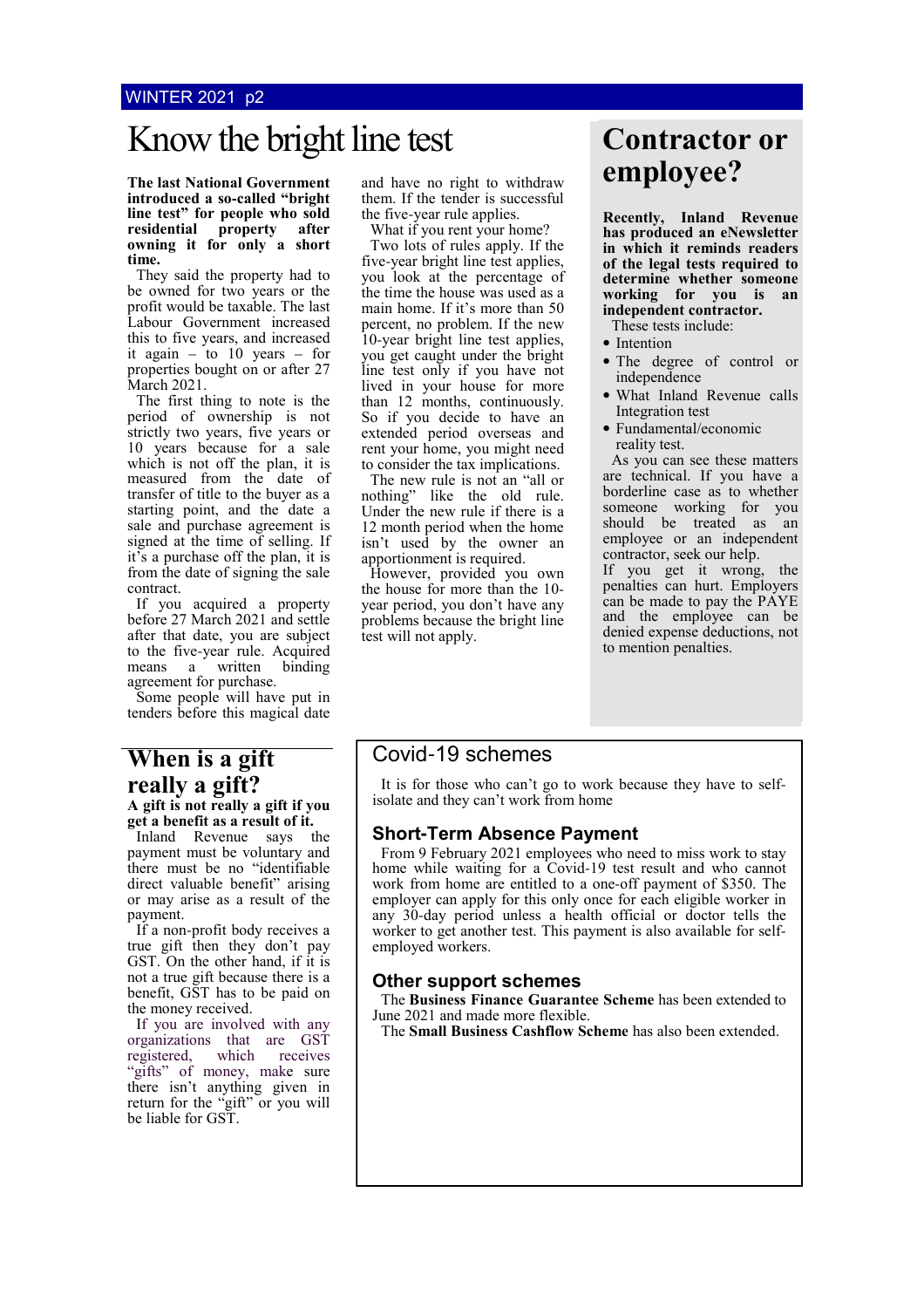### **WINTER 2021**



# **Pay the experts and avoid the DIY disaster**

### **In most, if not all industries, you get the best results from good systems, experience and expertise.**

Do-it-yourselfers can be a menace, and if you're tempted to try something yourself in an effort to save money, think twice.

Restrict do-it-yourself work to tasks you're knowledgeable about and know you can do well.

A tiler recently had a customer who thought he could manage it himself with a little advice. With the hours required to fix the shoddy work, it's now going to cost more than if it had been left to the tradesman in the first place.

A lawyer was handed a 30 page contract to just check over and approve. The client thought it would save money by doing it this way.

The lawyer, however, had to read every word and then consider anything which might have been omitted.

If she had initiated the work, she would have pulled a standard document off the shelf and modified it to suit her customer. This would be a lot quicker because it would have everything in it she wanted.

Sometimes our clients will bring us spreadsheets or other workings they have done themselves, without consulting us first. Often these make our task more difficult and timeconsuming.

If you want to make work as cost-effective as possible, get the expert to tell you what to supply.

### Change afoot for losses carried forward

**New Zealand has had one of the harshest tax schemes in the OECD when it comes to allowing company losses to be carried forward.**

The rule used to be, there must be at least a 49 percent continuity of ownership of the shares. This presented a big problem for some start-up companies, which wanted to get capital from new shareholders by issuing new shares. The law placed an unreasonable limit on their ability to raise more share capital.

The law was changed at the end of March. The idea now is to allow losses to be carried forward provided the nature of the business has not changed.

### BRIEFLY

### **Interest deductions on rental property**

The Government is phasing out interest deductions for residential<br>commercial or industrial) rental property. It is being reduced progressively so that at 1 April 2025, there will no longer be a claim. Those who buy after 26 March 2021 get a deduction for interest paid only up to 1 October 2021.

We don't have all the details but the Government have indicated "new builds" will be exempt from these rules but at this stage we have no definition of what constitutes a "new build"

### **In-Work Tax Credit**

Taxpayers will be able to keep receiving the In-Work Tax Credit for up to two weeks when taking an unpaid break from work. This could arise when transitioning to a new job. Taxpayers will need to let IRD know if their work situation changes to ensure they receive the correct entitlement. If a person starts receiving an income-tested benefit or student allowance, the In-Work Tax Credit will be stopped.

### **GST reform**

Inland Revenue has come up with some proposals for improving the GST system. Among these are reducing some of the requirements for a tax invoice:

- There shouldn't be a need to detail quantity and volume of goods.
- Do away with the requirement to write "copy only" on any copy supplied. It's a nonsense in an electronic environment.
- Buyer-created tax invoices would not need Inland Revenue approval.